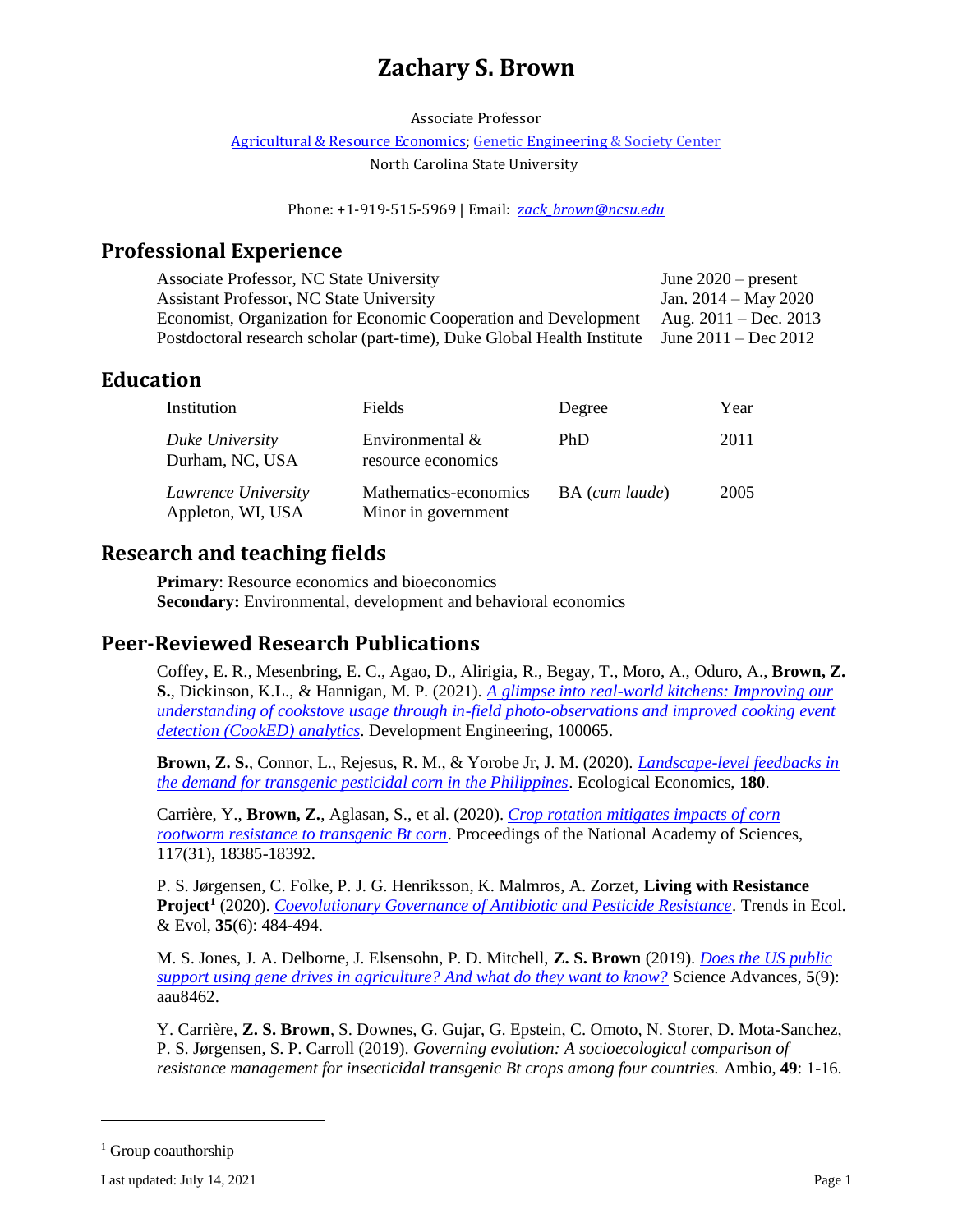K. L. Dickinson, M. Dalaba, **Z. S. Brown**, R. Alirigia, E. Coffey, E. Mesenbring, M. Achazanaga, D. Agao, M. Ali, E. Kanyomse, J. Awaregya, C. A. Adagenera, J. B. Aburiya, B. Gubillla, A. R. Oduro, M. Hannigan (2018). *[Prices, Peers, and Perceptions \(P3\): Study Protocol for Improved Biomass](https://bmcpublichealth.biomedcentral.com/articles/10.1186/s12889-018-6116-z)  [Cookstove Project in Northern Ghana](https://bmcpublichealth.biomedcentral.com/articles/10.1186/s12889-018-6116-z)*. BMC Pub. Health.

Living with Resistance Project<sup>1</sup> (2018). *Antibiotic and pesticide susceptibility and the [Anthropocene operating space.](https://www.nature.com/articles/s41893-018-0164-3)* Nature Sustainability, **1**: 632-641.

M. Dalaba, R. Alirigia, E. Mesenbring, E. Coffey, **Z. S. Brown**, M. Hannigan, C. Wiedinmyer, A. Oduro, K. L. Dickinson (2018). *[Liquified Petroleum Gas \(LPG\) Supply and Demand for Cooking in](https://link.springer.com/article/10.1007%2Fs10393-018-1351-4)  [Northern Ghana](https://link.springer.com/article/10.1007%2Fs10393-018-1351-4)*. EcoHealth, **15**(4):716-728.

D. Miteva, **Z. S. Brown** (2018). *[Impact of land tenure insecurity on investment: Evidence from](https://journals.co.za/content/journal/10520/EJC-141f6afa8a)  [northern Uganda](https://journals.co.za/content/journal/10520/EJC-141f6afa8a)*. The Ghanaian Journal of Economics, **6**(1): 21-42.

F. Gould, **Z. S. Brown**, J. Kuzma (2018). *[Wicked Evolution: Can We Address the Sociobiological](http://science.sciencemag.org/content/360/6390/728)  [Dilemma of Pesticide Resistance?](http://science.sciencemag.org/content/360/6390/728)* Science. **360**(6390): 728-732.

**Z. S. Brown** (2018). *[Voluntary programs to encourage compliance with refuge regulations for](https://cenrep.ncsu.edu/publications/wp17-015/)  [pesticide resistance management: evidence from a quasi-experiment.](https://cenrep.ncsu.edu/publications/wp17-015/)* American Journal of Agricultural Economics. **100**(3): 844-867.

J. Kuzma, F. Gould, **Z. S. Brown**, et al (2018). *[A Roadmap for Gene Drives Workshop: Research](https://www.tandfonline.com/doi/full/10.1080/23299460.2017.1410344)  [and Governance Needs in an Institutional Analysis and Development Systems Context](https://www.tandfonline.com/doi/full/10.1080/23299460.2017.1410344)*. Journal of Responsible Innovation, **5**(sup1).

P. D. Mitchell, **Z. S. Brown**, N. McRoberts (2018). *[Economic Issues to Consider for Gene Drives.](https://www.tandfonline.com/doi/abs/10.1080/23299460.2017.1407914)*  Journal of Responsible Innovation, **5**(sup1).

**Z. S. Brown,** R. A. Kramer (2018)*. [Preference Heterogeneity in the Structural Estimation of](https://link.springer.com/article/10.1007/s10640-017-0115-x)  [Efficient Pigovian Incentives for Insecticide Spraying to Reduce Malaria.](https://link.springer.com/article/10.1007/s10640-017-0115-x)* Environmental and Resource Economics. 170(1): 169-190.

D. Miteva, R. A. Kramer, **Z. S. Brown**, M. D. Smith (2017). *[Spatial patterns of market participation](https://academic.oup.com/ajae/article-abstract/3828074/Spatial-Patternsof-Market-Participationand)  [and resource extraction: Fuelwood collection in northern Uganda.](https://academic.oup.com/ajae/article-abstract/3828074/Spatial-Patternsof-Market-Participationand)* American Journal of Agricultural Economics, **99**(4): 1008-1026.

D. Kim, **Z. S. Brown**, et al. (2017). *[The value of information in decision-analytic modeling for](http://onlinelibrary.wiley.com/doi/10.1111/risa.12606/full)  [malaria control in East Africa.](http://onlinelibrary.wiley.com/doi/10.1111/risa.12606/full)* Risk Analysis, 37(2): 231-244.

**Z. S. Brown**, R. A. Kramer, D. Ocan, C. Oryema (2016). *[Household perceptions and subjective](http://idpjournal.biomedcentral.com/articles/10.1186/s40249-016-0190-1)  [valuations of indoor residual spraying programs to control malaria in northern Uganda.](http://idpjournal.biomedcentral.com/articles/10.1186/s40249-016-0190-1)* Infectious Diseases of Poverty, **5**:100.

**Z. S. Brown**, W. Oueslati, J. Silva (2016). *[Links between urban structure and life satisfaction in a](http://www.sciencedirect.com/science/article/pii/S0921800915302251)  [cross-section of OECD metro areas.](http://www.sciencedirect.com/science/article/pii/S0921800915302251)* Ecological Economics, **129**: 112-121.

**Z. S. Brown** and N. Johnstone (2014). *[Better the devil you throw: Experience and support for pay](http://www.sciencedirect.com/science/article/pii/S146290111300275X)[as-you-throw waste charges](http://www.sciencedirect.com/science/article/pii/S146290111300275X)*. Environmental Science & Policy, **38**: 132-142.

**Z. S. Brown**, N. Johnstone, I. Haščič, L. Vong, F. Barascud (2013). *[Testing the effect of defaults on](http://www.sciencedirect.com/science/article/pii/S0140988313000753)  [the thermostat settings of OECD employees.](http://www.sciencedirect.com/science/article/pii/S0140988313000753)* Energy Economics, **39**: 128-134.

**Z. S. Brown**, K. Dickinson, and R. A. Kramer (2013). *[Insecticide resistance and malaria vector](http://jee.oxfordjournals.org/content/106/1/366.abstract)  control: The importance of fitness cost mechanisms in determining economically optimal control [trajectories](http://jee.oxfordjournals.org/content/106/1/366.abstract)*. Journal of Economic Entomology, **106**(1): 366-374.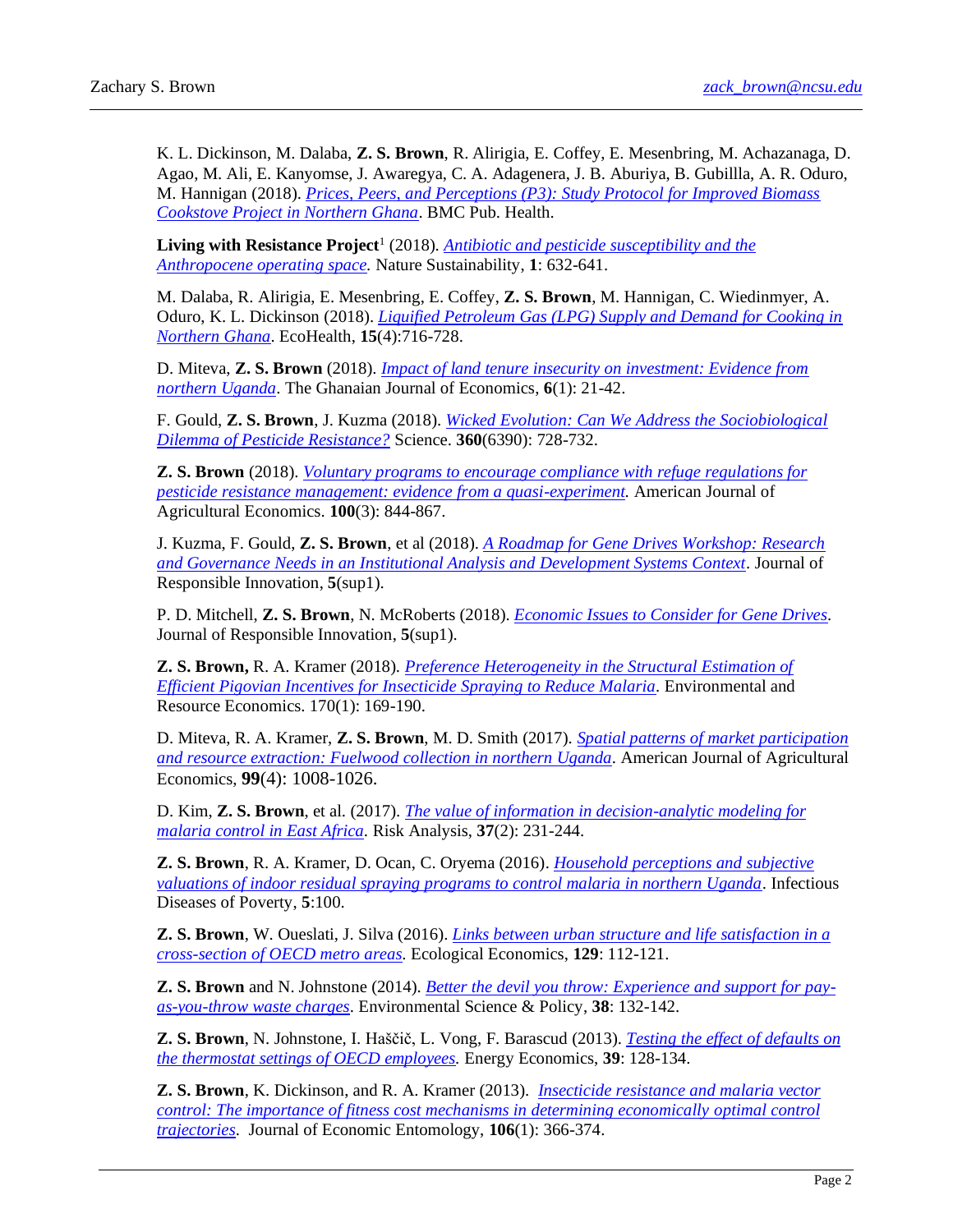M. F. Bellemare, **Z. S. Brown** (2010). *[On the \(Mis\)Use of Wealth as a Proxy for Risk Aversion](http://ajae.oxfordjournals.org/content/early/2010/01/20/ajae.aap006.short)*. American Journal of Agricultural Economics, **92**(1): 273-282.

## **Book Chapters, Government-issued Reports and Policy Briefs**

**Z. S. Brown**, M. Jones, J. Mumford (2019). *Chapter 10: Economic Principles and Concepts in Area-Wide Genetic Pest Management*. In[: The Economics of Integrated Pest Management for](https://www.cabi.org/bookshop/book/9781786393678)  [Insects.](https://www.cabi.org/bookshop/book/9781786393678) CABI.

EPA Scientific Advisory Panel 2018 Meeting Report on *Resistance to Lepidopteran Pests to Bacillus thuringiensis (Bt) Plant Incorporated Protectants (PIPs) in The United States, Federal Docket ID* [EPA-HQ-OPP-2017-0617.](https://www.regulations.gov/document?D=EPA-HQ-OPP-2017-0617-0078)

**Z. S. Brown**, L. Carter, F. Gould (2018). *[An Introduction to the Proceedings of the Environmental](https://bmcproc.biomedcentral.com/articles/10.1186/s12919-018-0105-1)  [Release of Engineered Pests: Building an International Governance Framework.](https://bmcproc.biomedcentral.com/articles/10.1186/s12919-018-0105-1)* BMC Proc. 12(Suppl 8):10

**Z. S. Brown** (2017). *[The Economics, Regulation and International Implications of Gene Drives in](http://www.choicesmagazine.org/choices-magazine/submitted-articles/economic-regulatory-and-international-implications-of-gene-drives-in-agriculture)  [Agriculture](http://www.choicesmagazine.org/choices-magazine/submitted-articles/economic-regulatory-and-international-implications-of-gene-drives-in-agriculture)*. *Choices*, Quarter 2.

**Z. S. Brown**, B. Alvarez, N. Johnstone (2015). *[Tender instruments: programme participation and](https://ideas.repec.org/p/oec/envaaa/85-en.html)  [impact in australian conservation tenders, grants and volunteer organisations.](https://ideas.repec.org/p/oec/envaaa/85-en.html)* OECD Environment Working Papers, No. 85. OECD Publishing.

L. Trasande, **Z. S. Brown** (2015). *Addressing environmental risks for child health*, in [Promoting](https://books.google.com/books?id=COrSCgAAQBAJ&lpg=PA169&ots=CAuZbBcuiL&lr&pg=PA169#v=onepage&q&f=false)  [health, preventing disease: the economic case.](https://books.google.com/books?id=COrSCgAAQBAJ&lpg=PA169&ots=CAuZbBcuiL&lr&pg=PA169#v=onepage&q&f=false) Eds: D. McDaid, F. Sassi, S. Merkur. World Health Organization, Open University Press, Maidenhead, UK.

**Z. S. Brown** (2014). *[Greening Household Behaviour: Cross-Domain comparisons in environmental](https://ideas.repec.org/p/oec/envaaa/68-en.html)  [attitudes and behaviours using spatial effects](https://ideas.repec.org/p/oec/envaaa/68-en.html)*. OECD Environment Working Papers, 70. OECD Publishing.

Y. Serret, **Z. S. Brown**, N. Johnstone (2013). [Greening Household Behaviour: Overview from the](https://ideas.repec.org/p/oec/envaaa/79-en.html)  [2011 Survey.](https://ideas.repec.org/p/oec/envaaa/79-en.html) *OECD Studies on Environmental Policy and Household Behaviour*, OECD Publishing. [Edited book, authored three chapters.]

**Z. S. Brown** (2013). *[Background information on the assessment of alternatives to DDT.](http://chm.pops.int/TheConvention/POPsReviewCommittee/Meetings/POPRC7/POPRC7Documents/tabid/2267/ctl/Download/mid/7443/Default.aspx?id=23&ObjID=12892)* Technical report for the Stockholm Convention Secretariat. *UNEP/POPS/POPRC.7/INF/19*

J. Silva, **Z. S. Brown** (2013). *[More than the Sum of their Parts: Valuing Environmental Quality by](http://www.oecd-ilibrary.org/economics/more-than-the-sum-of-their-parts-valuing-environmental-quality-by-combining-life-satisfaction-surveys-and-gis-data_5k4840hfpwkb-en)  [Combining Life Satisfaction Surveys and GIS Data](http://www.oecd-ilibrary.org/economics/more-than-the-sum-of-their-parts-valuing-environmental-quality-by-combining-life-satisfaction-surveys-and-gis-data_5k4840hfpwkb-en)*. OECD Statistics Working Papers, 2013/1, OECD Publishing.

### **Working Papers** (drafts available on request)

M. S. Jones, **Z. S. Brown**. Landscape-level pest control externalities when consumer preferences are non-neutral.

K. L. Dickinson, **Z. S. Brown**, M. Dalaba, R. Alirigia, E. Coffey, E. Messenbring, D. Agao, M. Hannigan, A. R. Oduro. Prices, Peers, and Perceptions: Field experiments on improved cookstove adoption in Ghana.

**Z. S. Brown**, H. Roh. Adaptive resistance management with uncertain fitness costs.

K. Nelson, **Z. S. Brown**, L. Parton. Biofuels Policy and Innovation Impacts: Evidence from Biofuels and Agricultural Patent Indicators.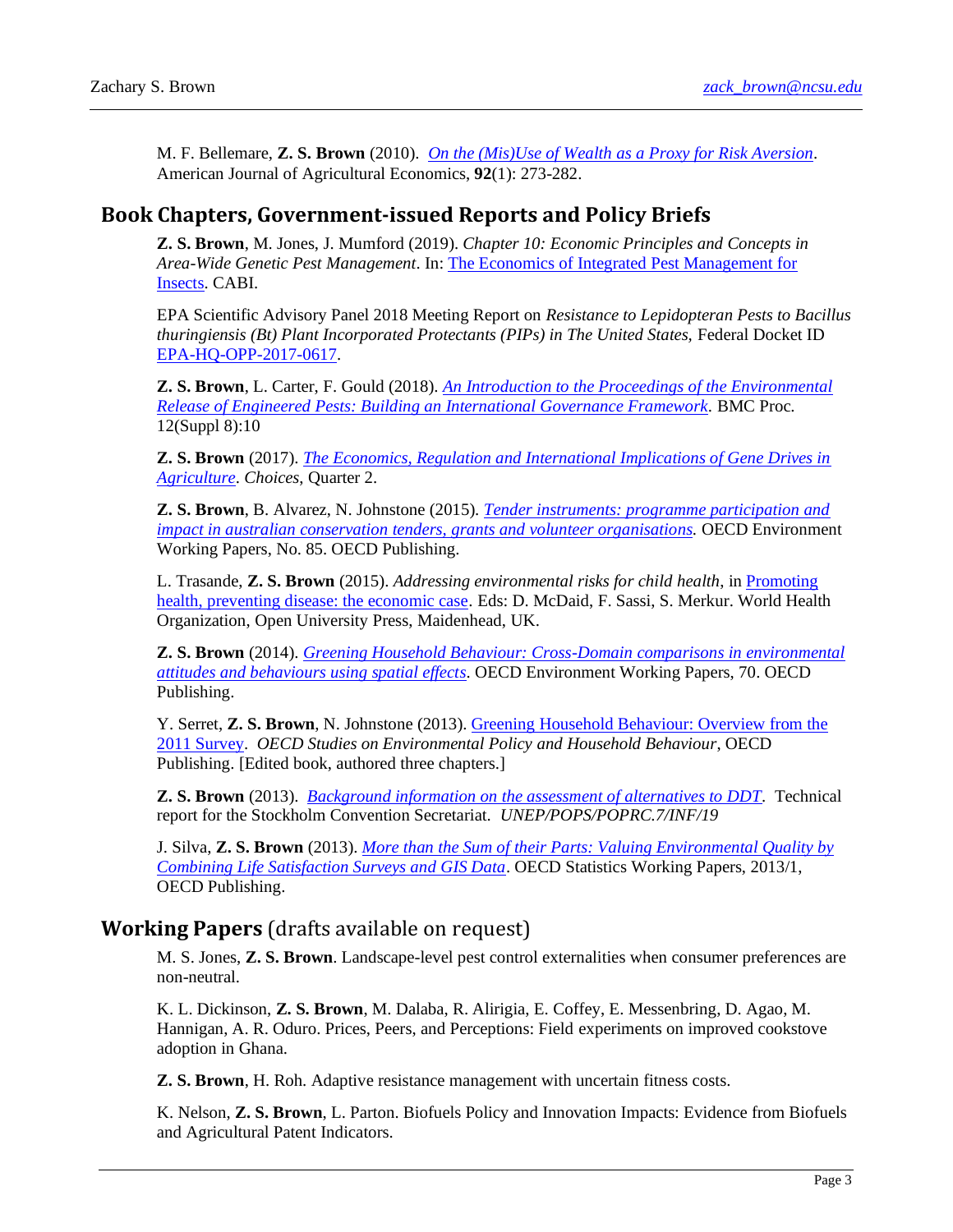## **Major Grants Awarded**

#### *Principal Investigator*

National Institute of Food and Agriculture, Exploratory Research Program: *Assessing Public Perceptions of Gene Drives for Invasive Species and Pest Control*. Timespan: 2017-2019. Amount: \$100,000.

Organisation of Economic Cooperation and Development (OECD), Co-operative Research Programme on Biological Resources in Agriculture: *Environmental release of engineered pests: Building international consensus for governance*. (Meeting grant.) 2016. Amount: \$36,539 (with additional \$9,969 from the NC Biotechnology Center).

#### *Co-Principal Investigator*

National Institute of Food and Agriculture, Crop Protection and Pest Management: Improving Bt resistance management through yield comparison of Bt and non-Bt hybrids. Principal Investigator: D. Reisig, NCSU Dept. of Plant Pathology and Entomology. Timespan 2021-2024. Amount

National Science Foundation, National Research Traineeship Program: *Agricultural Biotechnology in Our Evolving Food, Energy & Water Systems (AgBioFEWS)*. Principal Investigator: F. Gould, NCSU Dept. of Plant Pathology and Entomology. Timespan: 2018-2023. Amount: \$3 million.

National Institutes of Health, Clean Cooking Implementation Science Network: *Prices, Peers, and Perceptions: Opportunities for Scaling Up LPG Adoption in Northern Ghana*. Principal Investigator: Principal Investigator: K. L. Dickinson, University of Colorado at Denver. Timespan: 2015-2019. Amount: \$80,000.

National Science Foundation, Economics Program: *Collaborative Research: Prices, Peers, and Perceptions: Field Experiments on Technology Adoption in the Context of Improved Cookstoves*. Principal Investigator: K. L. Dickinson, University of Colorado at Denver. Timespan: 2015-2019. Amount: \$500,000.

#### *Co-Investigator*

National Institute of Food and Agriculture, Specialty Crops Research Initiative: Sustainable Strategies to Manage Spotted Wind Drosophila in the United States Fruit Crops. Principal Investigator: H. Burrack, NCSU Dept. of Plant Pathology and Entomology. Timespan: 2015-2020. Amount: \$6.7 million.

## **Teaching (since 2014)**

ECG 716: Topics in Environmental and Natural Resource Economics (PhD level, 2016-2020) ECG 515: Environmental and Natural Resource Policy (MS level, 2014-2016, 2019) GES 591: Integrated Socioecological Systems Modeling (GES PhD Program, 2014-2021) Guest lectures in eight other environmental science, agricultural economics and global health courses and training programs at NC State and Duke University.

## **Doctoral Student Committees Chaired and Co-Chaired**

#### **Chaired or co-chaired**

Mike Jones (2020, Term Assistant Prof., Univ. of Anchorage, Co-chair with Rod Rejesus) *SAEA 2020 Outstanding Dissertation Award Recipient* Kelly Nelson (2019, Economic Research Service) Lawson Connor (Assistant Professor, tenure-track, LSU, Co-chair with Rod Rejesus)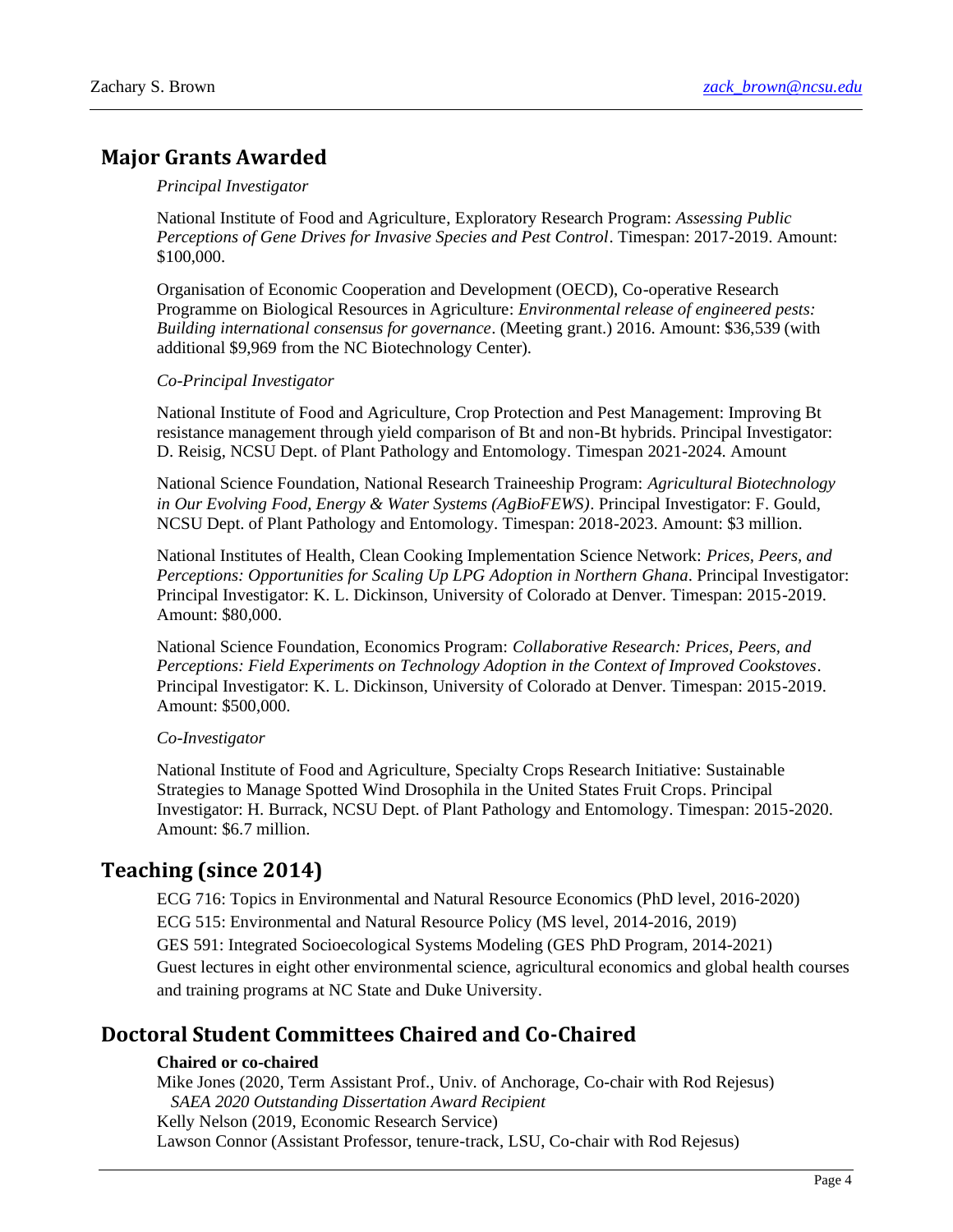Fox Weng (Wells Fargo, Co-chair with Denis Pelletier)

#### **Committees**

Wizaso Munthali (current, Forestry & Environmental Resources, Chair: Erin Sills) Ruixue Wang (Chair: Rod Rejesus) Serkan Aglasan (Chair: Barry Goodwin) Brandon Hollingsworth (Biomathematics, Chair: Alun Lloyd) Amanda Clayton (RTI, Chair: Melinda Sandler Morill) Kelsey Hample (Furman University, tenure-track, Chair: Bob Hammond) Natasha James (US Forest Service, Chair: Erin Sills) Moon Joon Kim (Duke Kunshun University, Chair: Roger von Haefen) Marwa Salem (RTI, Chair: Roger von Haefen) Jin Qin (Chairs: Ivan Kandilov, Roger von Haefen) Yu Wu (Forestry & Environmental Resources, Chair: Erin Sills)

### **Dissertation**

*[The Economics of Malaria Vector Control](http://dukespace.lib.duke.edu/dspace/handle/10161/3880)* (2011) Committee: R.A. Kramer (chair), M.F. Bellemare, K. Koelle, P. Peretto, M.D. Smith

### **Honors and Awards**

[2012 AAEA Outstanding Doctoral Dissertation Award](http://ajae.oxfordjournals.org/content/95/2/527.1) [2011 Outstanding Article, American Journal of Agricultural Economics](https://www.aaea.org/about-aaea/awards-and-honors/aaea-annual-awards/aaea-annual-award-winners/2011-aaea-annual-award-winners) (with Marc Bellemare) [2009 Peccei Prize, International Institute for Applied Systems Analysis](http://www.iiasa.ac.at/web/home/education/yssp/awards.html) (IIASA), Vienna, Austria

### **Professional and University Service**

Leadership Team, PhD Fellowship Program in *Agricultural Biotechnology in Our Evolving Food, Energy and Water Systems* [\(AgBioFEWS\)](https://research.ncsu.edu/ges/academics/agbiofews/). NSF-funded National Research Traineeship Grant (2018- 2023).

Ad-hoc Member, Scientific Advisory Panel on [Resistance in Lepidopteran Pests to Bacillus](https://www.regulations.gov/document?D=EPA-HQ-OPP-2017-0617-0032)  [thuringiensis \(Bt\) Plant Incorporated Protectants,](https://www.regulations.gov/document?D=EPA-HQ-OPP-2017-0617-0032) U.S. Environmental Protection Agency (2018).

Chair, Organizing Committee, [Graduate Education Symposium on Forging Integrated Expertise](https://research.ncsu.edu/ges/events/symposium-integrated-expertise/) (2018).

Co-Editor (with L. Carter, F. Gould, 2018). [Environmental Release of Engineered Pests: Building an](https://bmcproc.biomedcentral.com/articles/supplements/volume-12-supplement-8)  [International Governance Framework.](https://bmcproc.biomedcentral.com/articles/supplements/volume-12-supplement-8) BMC Proc. 12(suppl 8).

Executive Committee (2014-present), [Genetic Engineering & Society Center,](https://research.ncsu.edu/ges/) NC State University

Chair, Organizing Committee, OECD-funded workshop on [Environmental Release of Engineered](https://research.ncsu.edu/ges/research-ges/oecd-crp-meeting/)  Pests: [Building an International Governance Framework](https://research.ncsu.edu/ges/research-ges/oecd-crp-meeting/) (Fall 2016)

Referee for the following:

*American Journal of Agricultural Economics Environmental and Resource Economics Canadian Journal of Economics Health Economics Journal of the Association of Environmental and Resource Economists Journal of Environmental Economics and Management Journal of Theoretical Biology Land Economics*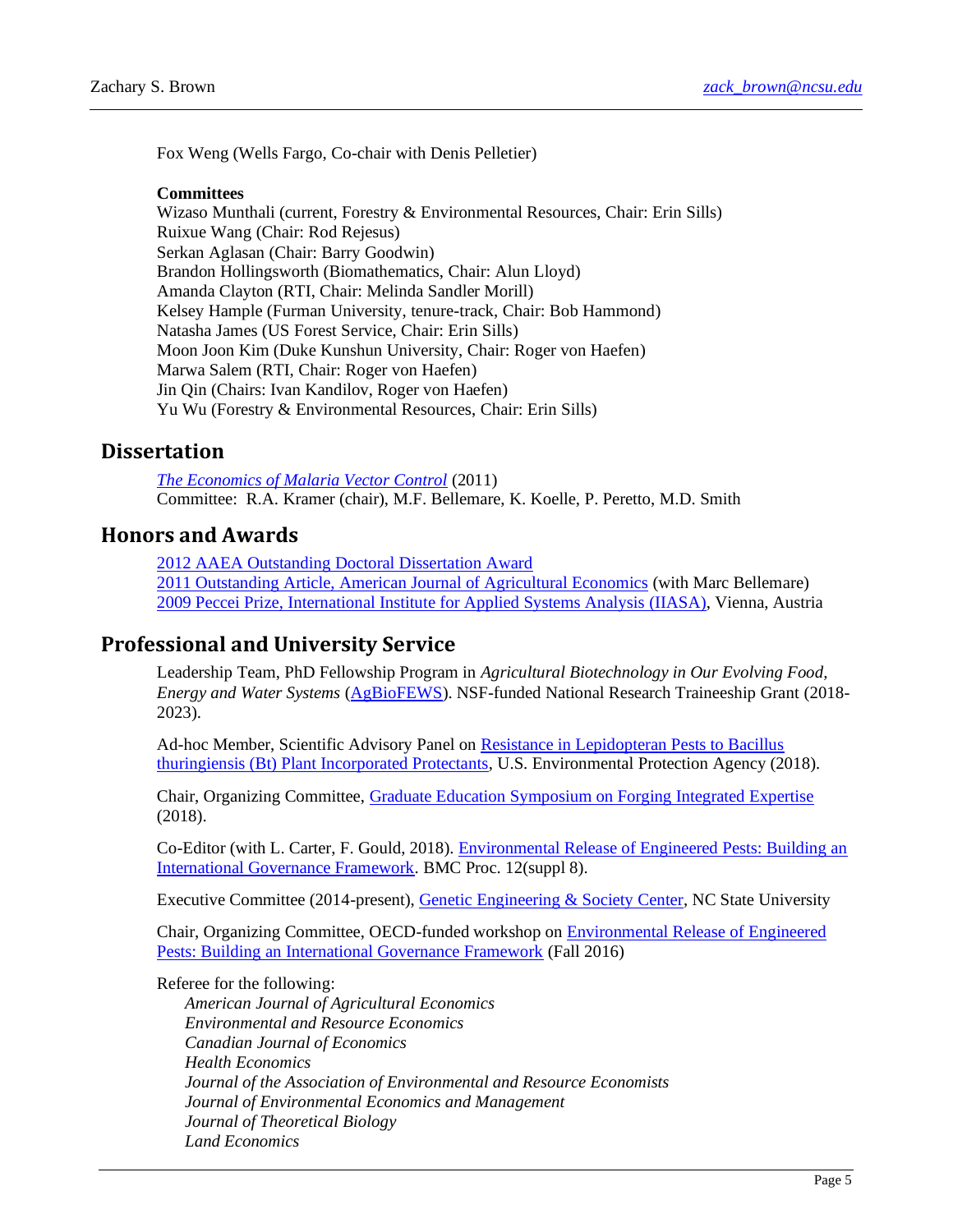*National Academies of Sciences, Engineering and Medicine Pest Management Science Philosophical Transactions of the Royal Society B: Biological Sciences PLOS Biology PLOS Computational Biology Proceedings of the National Academy of Sciences (PNAS) Resources, Conservation and Recycling Sustainability Science*

### **Professional Affiliations**

Association of Environmental and Resource Economists (AERE) Applied and Agricultural Economics Association (AAEA) Entomological Society of America (ESA)

## **Conference Presentations, Meetings and Invited Seminars**

| 2020 | <b>AERE Summer Conference (remote presentation)</b>                                             |
|------|-------------------------------------------------------------------------------------------------|
|      | HATCH Multistate NC246: Athropod pests in corn (Madison, WI; remote presentation)               |
| 2019 | BIOECON (Wageningen University, The Netherlands)                                                |
|      | AAEA Annual Meeting (Atlanta, GA)                                                               |
|      | Invited participant, Bioeconomics Project, Corteva Agriscience (Atlanta, GA)                    |
|      | Invited seminar in Louisiana State University, Department of Agricultural Economics &           |
|      | Agribusiness (Baton Rouge, LA)                                                                  |
| 2018 | Entomological Society of America (Vancouver, Canada)                                            |
|      | EPA Scientific Advisory Panel review of Bt refuge policies and regulations (Washington, DC)     |
|      | World Congress of Environmental and Resource Economists (Gothenburg, Sweden)                    |
| 2017 | <b>BIOECON</b> (Tilburg University, The Netherlands)                                            |
|      | NSF-SESYNC Workshop on "Living with Resistance" (Annapolis, MD)                                 |
| 2016 | OECD Cooperative Research Program on Biological Resources in Agriculture (Paris, France)        |
|      | AAEA Annual Meeting (Boston, MA)                                                                |
|      | AERE Summer Conference (Breckenridge, CO)                                                       |
|      | NSF-SESYNC Workshop on "Living with Resistance" (Annapolis, MD)                                 |
|      | Invited seminar in University of Richmond Economics Department (Richmond, VA)                   |
| 2015 | Atlanta Conference on Science and Innovation Policy (Atlanta, GA)                               |
|      | AAEA Annual Meeting (San Francisco, CA)                                                         |
|      | AERE Summer Conference (San Diego, CA)                                                          |
|      | NIMBioS Investigative Workshop on Malaria-Leishmania Co-infection (Knoxville, TN)               |
|      | Economics and Management of Risk in Agriculture and Natural Resources (Destin, FL)              |
|      | Invited seminar in Forestry and Environmental Resources Dept. at Virginia Tech (Blacksburg, VA) |
| 2014 | CU Environmental and Resource Economics Workshop (Vail, CO)                                     |
|      | World Congress of Environmental and Resource Economists (Istanbul, Turkey)                      |
|      | Invited talk for the OECD Environment Directorate (Working Party on Integrating Environmental   |
|      | Economics and Policy)                                                                           |
| 2013 | <b>EAERE Summer Conference (Toulouse, France)</b>                                               |
|      | UKNEE envecon 2013 (The Royal Society, London)                                                  |
| 2012 | EAERE Summer Conference (Prague, Czech Republic)                                                |
|      | Journées Louis-André Gérard-Varet in Public Economics (Marseille, France)                       |